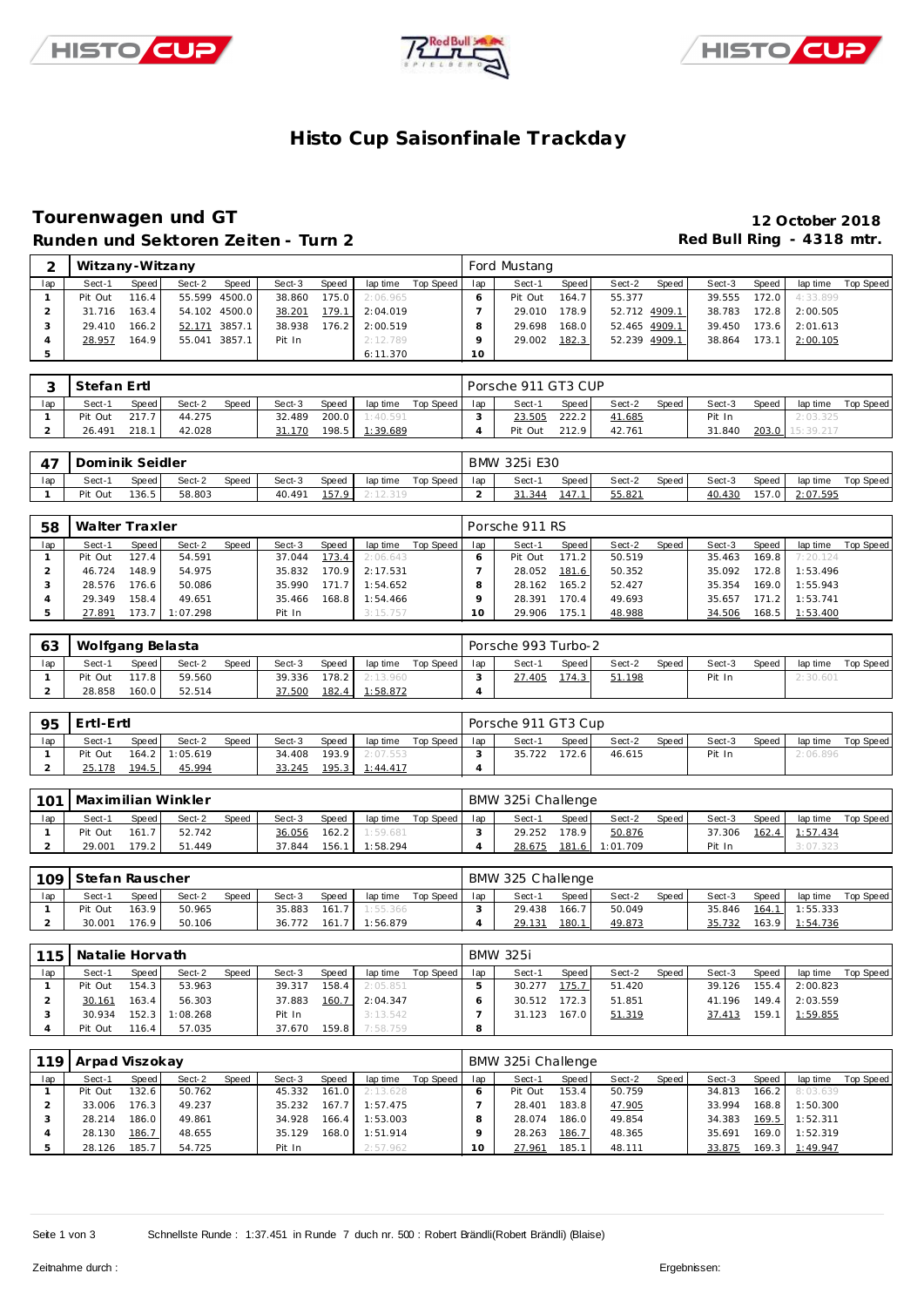





# **Histo Cup Saisonfinale Trackday**

### **Tourenwagen und GT 12 October 2018 Runden und Sektoren Ze iten - Turn 2 Red Bull Ring - 4318 mtr.**

|                                | Runden und Sektoren Zeiten - Turn 2 |                |                       |       |                    |                |                      |                    |                       |                              |                |                    |       | Rea Bull Ring $-4318$ must |                |                      |                                                                      |
|--------------------------------|-------------------------------------|----------------|-----------------------|-------|--------------------|----------------|----------------------|--------------------|-----------------------|------------------------------|----------------|--------------------|-------|----------------------------|----------------|----------------------|----------------------------------------------------------------------|
| 139                            | Christian Nowak                     |                |                       |       |                    |                |                      |                    |                       | CN-Cobra RS3                 |                |                    |       |                            |                |                      |                                                                      |
| lap                            | Sect-1                              | Speed          | Sect-2                | Speed | Sect-3             | Speed          | lap time             | Top Speed          | lap                   | Sect-1                       | Speed          | Sect-2             | Speed | Sect-3                     | Speed          | lap time             | <b>Top Speed</b>                                                     |
| $\mathbf{1}$                   | Pit Out                             | 132.3          | 56.082                |       | 37.889             | 189.8          | 2:06.686             |                    | 4                     | Pit Out                      | 160.5          | 50.301             |       | 34.241                     | 212.6          | 9:04.124             |                                                                      |
| $\overline{c}$                 | 27.730                              | 163.7          | 49.037                |       | 36.323             | 204.2          | 1:53.090             |                    | 5                     | 24.725                       | 163.7          | 47.100             |       | Pit In                     |                | 1:56.044             |                                                                      |
| 3                              | 24.880                              | 203.7          | 46.088                |       | Pit In             |                | 2:22.802             |                    | 6                     |                              |                |                    |       |                            |                |                      |                                                                      |
|                                |                                     |                |                       |       |                    |                |                      |                    |                       |                              |                |                    |       |                            |                |                      |                                                                      |
| 161                            | Georg Hirsch                        |                |                       |       |                    |                |                      |                    |                       | <b>BMW 325</b>               |                |                    |       |                            |                |                      |                                                                      |
| lap                            | Sect-1<br>Pit Out                   | Speed<br>154.3 | Sect-2<br>53.787      | Speed | Sect-3<br>1:28.529 | Speed          | lap time             | <b>Top Speed</b>   | lap<br>$\overline{2}$ | Sect-1<br>33.287             | Speed          | Sect-2             | Speed | Sect-3                     | Speed          | lap time             | Top Speed                                                            |
| 1                              |                                     |                |                       |       |                    | 143.4          | 2:55.030             |                    |                       |                              | 152.1          | 1:41.555           |       | Pit In                     |                | 3:20.597             |                                                                      |
| 200                            | Herbert Leitner                     |                |                       |       |                    |                |                      |                    |                       | Toyota Corolla               |                |                    |       |                            |                |                      |                                                                      |
| lap                            | Sect-1                              | Speed          | Sect-2                | Speed | Sect-3             | Speed          | lap time             | Top Speed          | lap                   | Sect-1                       | Speed          | Sect-2             | Speed | Sect-3                     | Speed          | lap time             | Top Speed                                                            |
| $\mathbf{1}$                   | Pit Out                             | 131.3          | 56.569                |       | 39.665             | 166.7          | 2:13.382             |                    | 2                     |                              |                |                    |       |                            |                |                      |                                                                      |
|                                |                                     |                |                       |       |                    |                |                      |                    |                       |                              |                |                    |       |                            |                |                      |                                                                      |
| 215                            | Norbert Greger                      |                |                       |       |                    |                |                      |                    |                       | BMW E 36 GTR                 |                |                    |       |                            |                |                      |                                                                      |
| lap                            | Sect-1                              | Speed          | Sect-2                | Speed | Sect-3             | Speed          | lap time             | <b>Top Speed</b>   | lap                   | Sect-1                       | Speed          | Sect-2             | Speed | Sect-3                     | Speed          | lap time             | Top Speed                                                            |
| $\mathbf{1}$                   | Pit Out                             | 119.0          | 1:00.060              |       | 40.220             | 168.0          | 2:15.061             |                    | 6                     | 25.730                       | 210.8          | 46.349             |       | 33.491                     | 187.5          | 1:45.570             |                                                                      |
| $\overline{\mathbf{c}}$        | 28.942                              | 171.5          | 50.038                |       | 33.995             | 182.4          | 1:52.975             |                    | $\overline{7}$        | 26.274                       | 172.3          | 46.991             |       | 33.004                     | 187.2          | 1:46.269             |                                                                      |
| 3<br>4                         | 26.150<br>26.084                    | 170.1<br>210.4 | 49.171<br>1:04.394    |       | 35.110<br>Pit In   | 184.6          | 1:50.431<br>3:06.191 |                    | 8<br>9                | 26.288<br>26.115             | 208.8<br>210.8 | 46.234<br>45.571   |       | 34.242<br>32.679           | 185.9<br>186.9 | 1:46.764<br>1:44.365 |                                                                      |
| 5                              | Pit Out                             | 186.4          | 48.807                |       | 34.471             | 184.6          | 7:40.138             |                    | 10                    |                              |                |                    |       |                            |                |                      |                                                                      |
|                                |                                     |                |                       |       |                    |                |                      |                    |                       |                              |                |                    |       |                            |                |                      |                                                                      |
| 242                            | Karl Kölbl                          |                |                       |       |                    |                |                      |                    |                       | <b>BMW 325i</b>              |                |                    |       |                            |                |                      |                                                                      |
| lap                            | Sect-1                              | Speed          | Sect-2                | Speed | Sect-3             | Speed          | lap time             | <b>Top Speed</b>   | lap                   | Sect-1                       | Speed          | Sect-2             | Speed | Sect-3                     | Speed          | lap time             | Top Speed                                                            |
| $\mathbf{1}$                   | Pit Out                             | 169.3          | 52.466                |       | 37.583             | 159.8          | 1:58.901             |                    | 5                     | Pit Out                      | 169.9          | 51.435             |       | 37.462                     | 159.8          | 2:30.765             |                                                                      |
| $\overline{c}$                 | 29.602                              | 168.5          | 51.270                |       | 37.619             | 161.2          | 1:58.491             |                    | 6                     | 29.515                       | 169.1          | 51.228             |       | 37.998                     | 160.0          | 1:58.741             |                                                                      |
| 3                              | 29.579                              | 178.9          | 51.320                |       | Pit In             |                | 2:41.709             |                    | $\overline{7}$        | 29.443                       | 180.7          | 51.019             |       | 36.632                     | 162.2          | 1:57.094             |                                                                      |
| $\overline{4}$                 |                                     |                |                       |       |                    |                | 6:46.553             |                    | 8                     | 29.414                       | 180.1          | 50.608             |       | Pit In                     |                | 2:09.453             |                                                                      |
| 258                            |                                     |                | Prunnbauer-Prunnbauer |       |                    |                |                      |                    |                       | <b>BMW 325i</b>              |                |                    |       |                            |                |                      |                                                                      |
|                                |                                     |                |                       |       |                    |                |                      |                    |                       |                              |                |                    |       |                            |                |                      |                                                                      |
|                                |                                     |                |                       |       |                    |                |                      |                    |                       |                              |                |                    |       |                            |                |                      |                                                                      |
| lap<br>$\mathbf{1}$            | Sect-1<br>Pit Out                   | Speed<br>146.7 | Sect-2<br>56.353      | Speed | Sect-3<br>38.668   | Speed<br>156.5 | lap time<br>2:10.717 | <b>Top Speed</b>   | lap<br>$\overline{2}$ | Sect-1                       | Speed          | Sect-2             | Speed | Sect-3                     | Speed          | lap time             |                                                                      |
|                                |                                     |                |                       |       |                    |                |                      |                    |                       |                              |                |                    |       |                            |                |                      |                                                                      |
| 374                            | Christoph Gürtler                   |                |                       |       |                    |                |                      |                    |                       | <b>BMW M3 E30 V8</b>         |                |                    |       |                            |                |                      |                                                                      |
| lap                            | Sect-1                              | Speed          | Sect-2                | Speed | Sect-3             | Speed          | lap time             | <b>Top Speed</b>   | lap                   | Sect-1                       | Speed          | Sect-2             | Speed | Sect-3                     | Speed          | lap time             |                                                                      |
| $\mathbf{1}$                   | Pit Out                             | 128.8          | 56.128                |       | Pit In             |                | 3:03.218             |                    | $\overline{4}$        | 25.572                       | 206.0          | 44.797             |       | 31.928                     | 187.8          | 1:42.297             |                                                                      |
| $\overline{c}$                 | Pit Out                             | 165.2          | 47.351                |       | 32.313             | 187.2          | 8:30.030             |                    | 5                     | 25.403                       | 202.5          | 46.329             |       | 32.893                     | 188.2          | 1:44.625             |                                                                      |
| 3                              | 25.456                              | 198.8          | 45.247                |       | 32.198             | 188.5          | 1:42.901             |                    | 6                     | 26.242                       | 210.4          | 44.512             |       | Pit In                     |                | 1:50.013             |                                                                      |
|                                |                                     |                |                       |       |                    |                |                      |                    |                       |                              |                |                    |       |                            |                |                      |                                                                      |
| 403<br>lap                     | Stephan Jocher<br>Sect-1            |                | Sect-2                | Speed | Sect-3             |                |                      | <b>Top Speed</b>   | lap                   | MINI JCW Challenge<br>Sect-1 |                | Sect-2             |       | Sect-3                     | Speed          |                      |                                                                      |
| $\mathbf{1}$                   | Pit Out                             | Speed<br>140.6 | 55.208                |       | 38.809             | Speed<br>161.4 | lap time<br>2:06.594 |                    | 5                     | Pit Out                      | Speed<br>169.1 | 52.005 3600.0      | Speed | 36.782                     | 164.6          | lap time<br>8:54.710 |                                                                      |
| $\overline{\mathbf{c}}$        | 29.467                              | 165.7          | 51.630                |       | 36.998             | 165.4          | 1:58.095             |                    | 6                     | 28.769                       | 183.5          | 49.626             |       | 36.455                     | 165.9          | 1:54.850             |                                                                      |
| 3                              | 29.343                              | 182.6          | 49.500                |       | 36.584             | 157.9          | 1:55.427             |                    | $\overline{7}$        | 28.622 183.2                 |                | 48.798             |       | 37.513                     | 164.4          | 1:54.933             |                                                                      |
| $\overline{4}$                 | 36.706                              | 125.6          | 1:18.012 3176.5       |       | Pit In             |                | 0. EO 11             |                    | 8                     | 28.534                       | 184.8          | 48.169             |       | 34.649                     | 166.2          | 1:51.352             |                                                                      |
|                                |                                     |                |                       |       |                    |                |                      |                    |                       |                              |                |                    |       |                            |                |                      |                                                                      |
| 435                            | Daniel Büchi                        |                |                       |       |                    |                |                      |                    |                       | Chevrolet Camaro             |                |                    |       |                            |                |                      |                                                                      |
| lap                            | Sect-1                              | Speed          | Sect-2                | Speed | Sect-3             | Speed          |                      | lap time Top Speed | lap                   | Sect-1                       | Speed          | Sect-2             | Speed | Sect-3                     | Speed          | lap time             |                                                                      |
| $\mathbf{1}$<br>$\overline{2}$ | Pit Out<br>29.910                   | 126.1<br>147.5 | 58.370<br>54.947      |       | 37.821<br>37.956   | 177.0<br>188.2 | 2:10.470<br>2:02.813 |                    | 6<br>$\overline{7}$   | Pit Out<br>25.994            | 174.6<br>225.9 | 47.949<br>1:20.092 |       | 34.090<br>32.801           | 192.5<br>194.6 | 7:32.480<br>2:18.887 |                                                                      |
| 3                              | 26.453                              | 186.4          | 47.991                |       | 33.662             | 189.1          | 1:48.106             |                    | 8                     | 25.663                       | 174.3          | 47.539             |       | 32.145                     | 196.4          | 1:45.347             |                                                                      |
| 4                              | 26.908                              | 191.7          | 46.447                |       | 35.350             | 191.2          | 1:48.705             |                    | 9                     | 24.841                       | 201.4          | 44.925             |       | 31.501                     | 196.0          | 1:41.267             |                                                                      |
| 5                              | 26.133                              | 177.7          | 59.459                |       | Pit In             |                | 2:50.570             |                    | 10                    | 24.682                       | 197.7          | 44.018             |       | 30.633                     | 197.1          | 1:39.333             |                                                                      |
|                                |                                     |                |                       |       |                    |                |                      |                    |                       |                              |                |                    |       |                            |                |                      |                                                                      |
| 500                            | Robert Brändli                      |                |                       |       |                    |                |                      |                    |                       | <b>Blaise Camaro</b>         |                |                    |       |                            |                |                      |                                                                      |
| lap                            | Sect-1                              | Speed          | Sect-2                | Speed | Sect-3             | Speed          |                      | lap time Top Speed | lap                   | Sect-1                       | Speed          | Sect-2             | Speed | Sect-3                     | Speed          | lap time             |                                                                      |
| $\mathbf{1}$<br>$\overline{2}$ | Pit Out<br>28.419                   | 123.0<br>168.8 | 57.929<br>50.045      |       | 37.142<br>35.223   | 183.4<br>195.3 | 2:12.852<br>1:53.687 |                    | 5<br>6                | Pit Out<br>23.873            | 147.1<br>192.0 | 48.398<br>45.242   |       | 32.989<br>32.349           | 206.5<br>209.7 | 3:26.446<br>1:41.464 |                                                                      |
| 3                              | 26.063                              | 164.7          | 48.465                |       | Pit In             |                | 1:55.179             |                    | $\overline{7}$        | 23.690 200.6                 |                | 43.827             |       | 29.934                     | 210.1          | 1:37.451             | Top Speed<br><b>Top Speed</b><br>Top Speed<br>Top Speed<br>Top Speed |